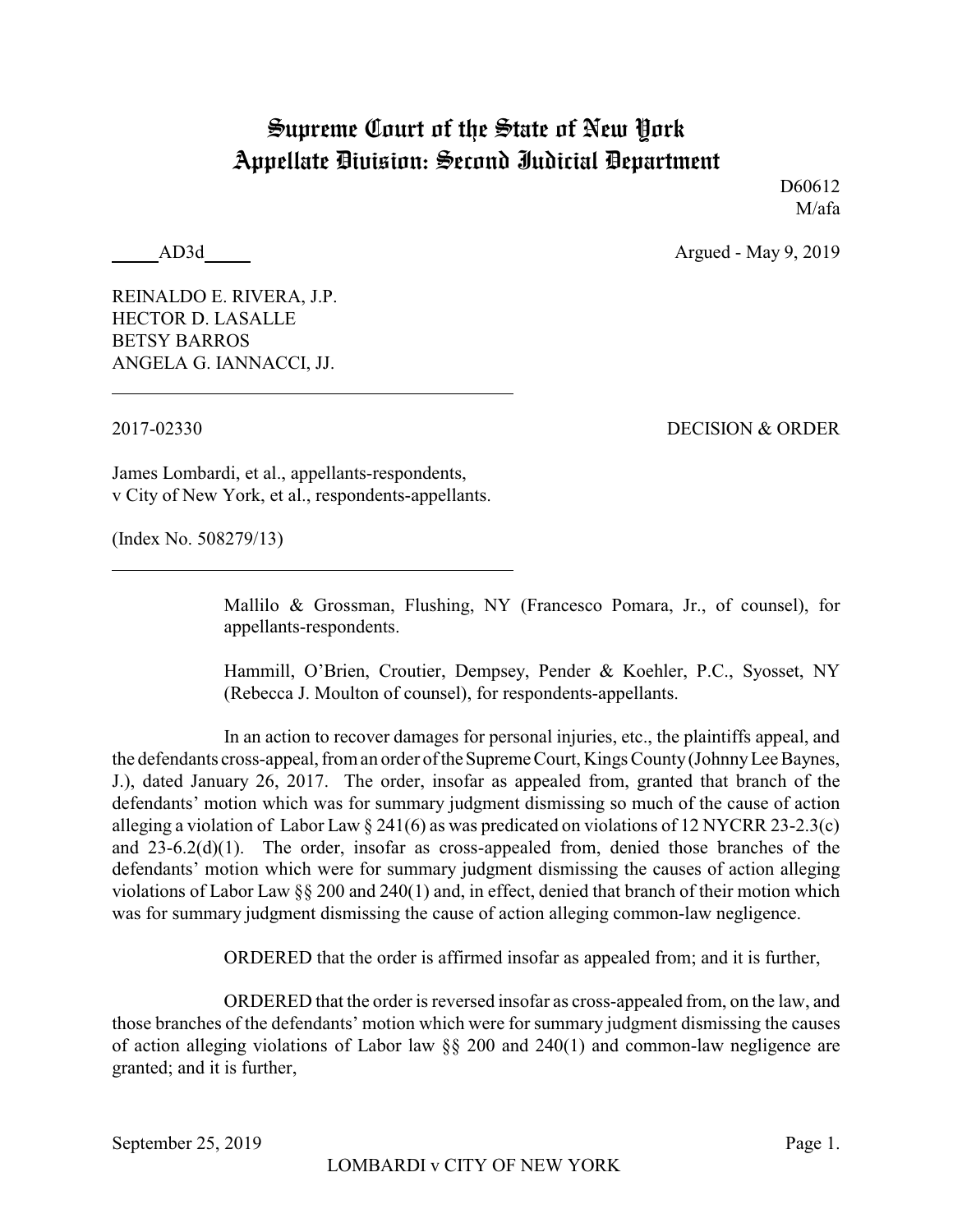## ORDERED that one bill of costs is awarded to the defendants.

The plaintiff James Lombardi (hereinafter the plaintiff) was employed as a foreman by nonparty New York Paving, a contractor hired by the defendant Brooklyn Union Gas Company, doing business as National Grid NY (hereinafter Brooklyn Union Gas), to remove metal roadway plates and restore the roadway of East 17th Street between Avenue M and Cedar Street in Brooklyn. The defendants City of New York and New York City Department of Transportation (hereinafter together the City defendants) were the owners of the roadway. The plaintiff allegedly was injured when a metal plate, which was used to cover an excavated trench located on the roadway, struck the plaintiff as it was being removed from the roadway surface.

The plaintiff, and his wife suing derivatively (hereinafter together the plaintiffs), commenced this personal injury action, alleging violations of Labor Law §§ 200, 240(1), and 241(6), and common-law negligence. Following the completion of discovery, the defendants moved for summary judgment dismissing the second amended complaint. The Supreme Court, inter alia, granted that branch of the defendants' motion which was for summary judgment dismissing so much of the Labor Law § 241(6) cause of action as was predicated on violations of 12 NYCRR 23-2.3(c) and 23-6.2(d)(1), denied those branches of their motion which were for summary judgment dismissing the Labor Law §§ 200 and 240(1) causes of action, and, in effect, denied that branch of their motion which was for summary judgment dismissing the common-law negligence cause of action. The plaintiffs appeal, and the defendants cross-appeal.

We agree with the Supreme Court's determination to grant that branch of the defendants' motion which was for summary judgment dismissing so much of the Labor Law § 241(6) cause of action as was predicated on violations of 12 NYCRR 23-2.3(c) and 23-6.2(d)(1). The defendants established, prima facie, that these provisions of the Industrial Code alleged to have been violated were inapplicable to the facts of this case (*see Honeyman v Curiosity Works, Inc.*, 154 AD3d 820, 821; *Cruz v Neil Hospitality*, 50 AD3d 619, 620). In opposition, the plaintiffs failed to raise a triable issue of fact.

However, the Supreme Court also should have granted those branches of the defendants' motion which were for summary judgment dismissing the Labor Law § 200 and common-law negligence causes of action. "Labor Law § 200(1) is a codification of the common-law duty of an owner or general contractor to provide workers with a safe place to work" (*Ortega v Puccia*, 57 AD3d 54, 60; *see Poulin v Ultimate Homes, Inc.*, 166 AD3d 667, 670). "Cases involving Labor Law § 200 fall into two broad categories: namely, those where workers are injured as a result of dangerous or defective premises conditions at a work site, and those involving the manner in which the work is performed" (*Ortega v Puccia*, 57 AD3d at 61). Where "a claim arises out of alleged defects or dangers arising from a subcontractor's methods or materials, recovery against the owner or general contractor cannot be had unless it is shown that the party to be charged exercised some supervisorycontrol over the operation" (*Ross v Curtis-Palmer Hydro-Elec. Co.*, 81 NY2d 494, 505; *see Lombardi v Stout*, 80 NY2d 290, 295). "A defendant has the authority to supervise or control the work for purposes of Labor Law § 200 when that defendant bears the responsibility for the manner in which the work is performed" (*Ortega v Puccia*, 57 AD3d at 62). "[M]ere general supervisory authority at a work site for the purpose of overseeing the progress of the work and